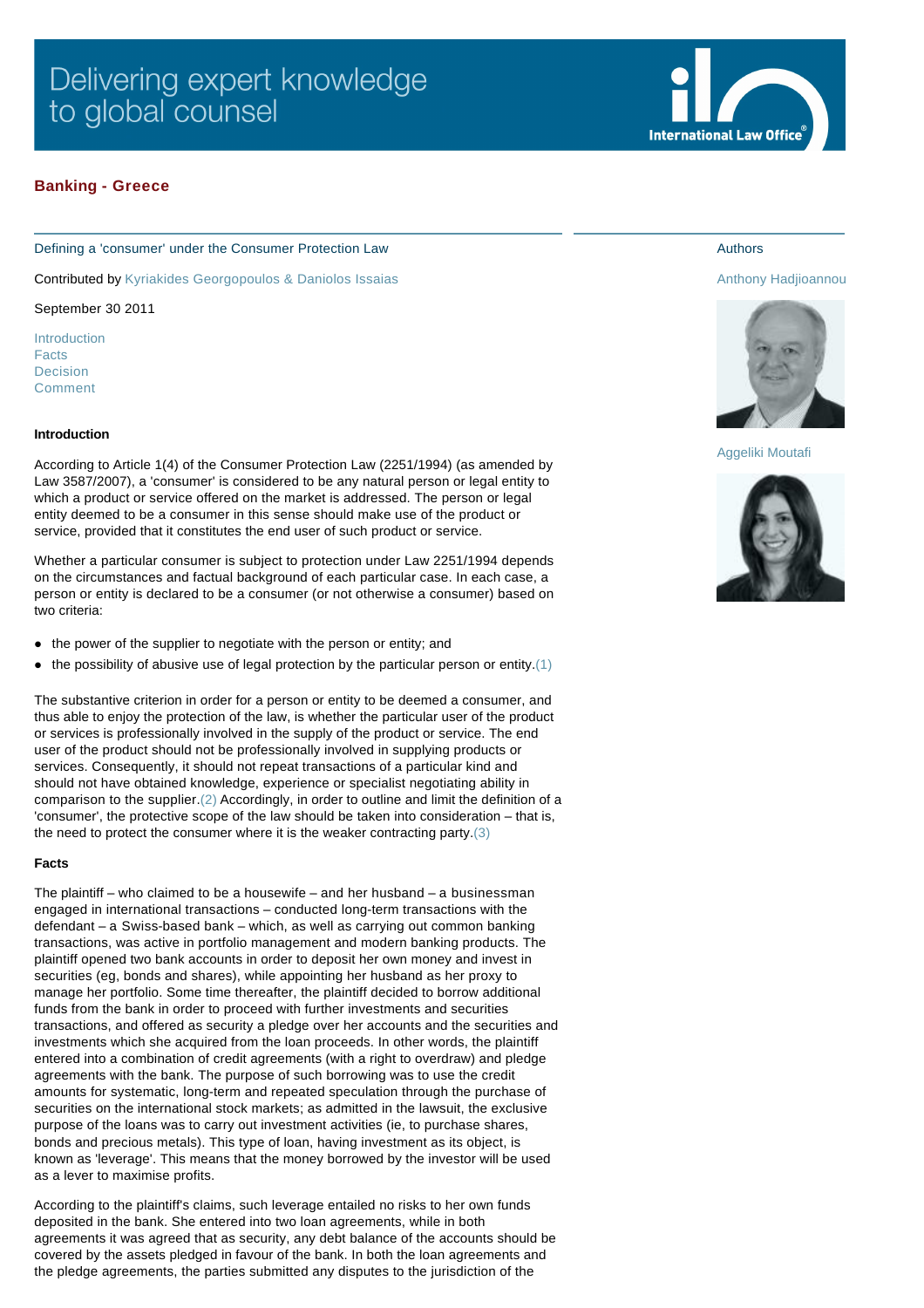Swiss courts and selected Swiss law as applicable law.

Furthermore, although the plaintiff admitted that she had not assigned the management of her portfolio to the bank, she claimed that the bank did not notify her of the risks that such investments entailed, and that throughout the transactions, the bank did not provide her with adequate information about the investment of her portfolio. The plaintiff further alleged that the bank sent her only the accounts statements, which did not include the actual value of her portfolio and accounts, which had sustained damages amounting to several million dollars. In addition, she claimed that the bank, despite being aware of the actual state of her accounts, intentionally withheld the truth and that due to the above allegedly erroneous and misleading information, she entered into the aforementioned loan agreements, as well as entering into two loan extensions based on her belief that the accounts had not sustained any damage. Moreover, she claimed that as a result of the two loan extensions, her credit limit was increased. When the bank requested additional security to cover its exposure, the plaintiff claimed that she was then notified for the first time of the damage sustained and refused to offer additional security. The bank The bank called in the pledges, but there was still a balance due to it in the amount of several million dollars..

The plaintiff knew that the bank would commence proceedings against her before the Swiss courts in order to pursue its claims, so she filed a lawsuit with the Greek courts seeking the issuance of a negative declaratory order to confirm that she owed nothing to the bank. In her attempt to establish the jurisdiction of the Greek courts, she claimed that she was a 'consumer' in her transactions with the bank and the bank was a service provider to her.

## <span id="page-1-0"></span>**Decision**

Both the first instance court and the appeal court dealt with the preliminary issue of whether the plaintiff was a 'consumer', as this was crucial for the deviation from the agreed jurisdiction of the Swiss courts and the establishment of the jurisdiction of the Greek courts under Article 14 of the Lugano Convention (ratified by Law 2460/1997). Both courts considered that the plaintiff has never acquired the status of a consumer and rejected the lawsuit. Following a petition for cassation filed by the plaintiff, the Supreme Court heard the case and ratified the judgment issued by the Court of Appeals. The Supreme Court examined whether the plaintiff could be characterised as a consumer in order to move the case to the Greek courts. According to the court, the plaintiff could not be considered to be a consumer and therefore could not bring the case before the courts of the consumer's place of residence (ie, the Greek courts).

According to the Supreme Court judgment:

"*in banking as well as investment transactions, which are addressed to the general public, such as bank deposits, or even mutual funds and investments in shares on the stock exchange market, any person can be involved as a consumer, without acting professionally, having no expert knowledge in this particular sector, even though necessarily the individual can expect to make profit. The criterion of profit expectation is not able to affect the individual as a consumer, since this expectation is inherent in all financial transactions. Without this profit expectation the individual would not carry out the transaction. There is a distinction however where the ultimate user of the service or product does not enjoy the product of the banking transaction as an individual but uses the product for his benefit needs. In this way, the trader who borrows money from the Bank in order to finance his imports is not a consumer of the loan, even though he is the ultimate user of the Bank service, since this loan is used for his commercial activities. The same applies to the professional who borrows money to promote his professional activities or his professional facilities. Any link between the product or the service and the professional activity is enough to exclude the status of 'consumer' under the above meaning... A person borrowing money from a Bank, whatever form the loan takes, in order to purchase stock exchange products or foreign currency, not in order to save these products or to use them to meet his living expenses or requirements, but for immediate sale and thereafter for speculation on the international shares or currency markets with their fluctuating prices, is not, as far as his relationship with the lender Bank is concerned, a consumer of the Bank's services.*"

In addition, and in accordance with the ruling of the Supreme Court, the investment strategy of leverage:

"*is exceptionally risky and therefore in the case of successful management... the investments can be very profitable. Where the investments from the loan progress positively, profits are made by not using her own capital, but by reinvesting, after a successful outcome, the difference between the return of the money borrowed and the interest paid to the lender Bank. However, this strategy is rather risky, since if the investor losses a part or the sum of his capital borrowed for his investments, he will have to pay back the Bank both the amount of the capital borrowed as well as the interest. Therefore, 'leverage' means borrowing money from the Bank for further disposal for the purpose of systematic profit and is not a strategy used for the investment of personal savings. Furthermore, in case the investor does not enter into a portfolio management*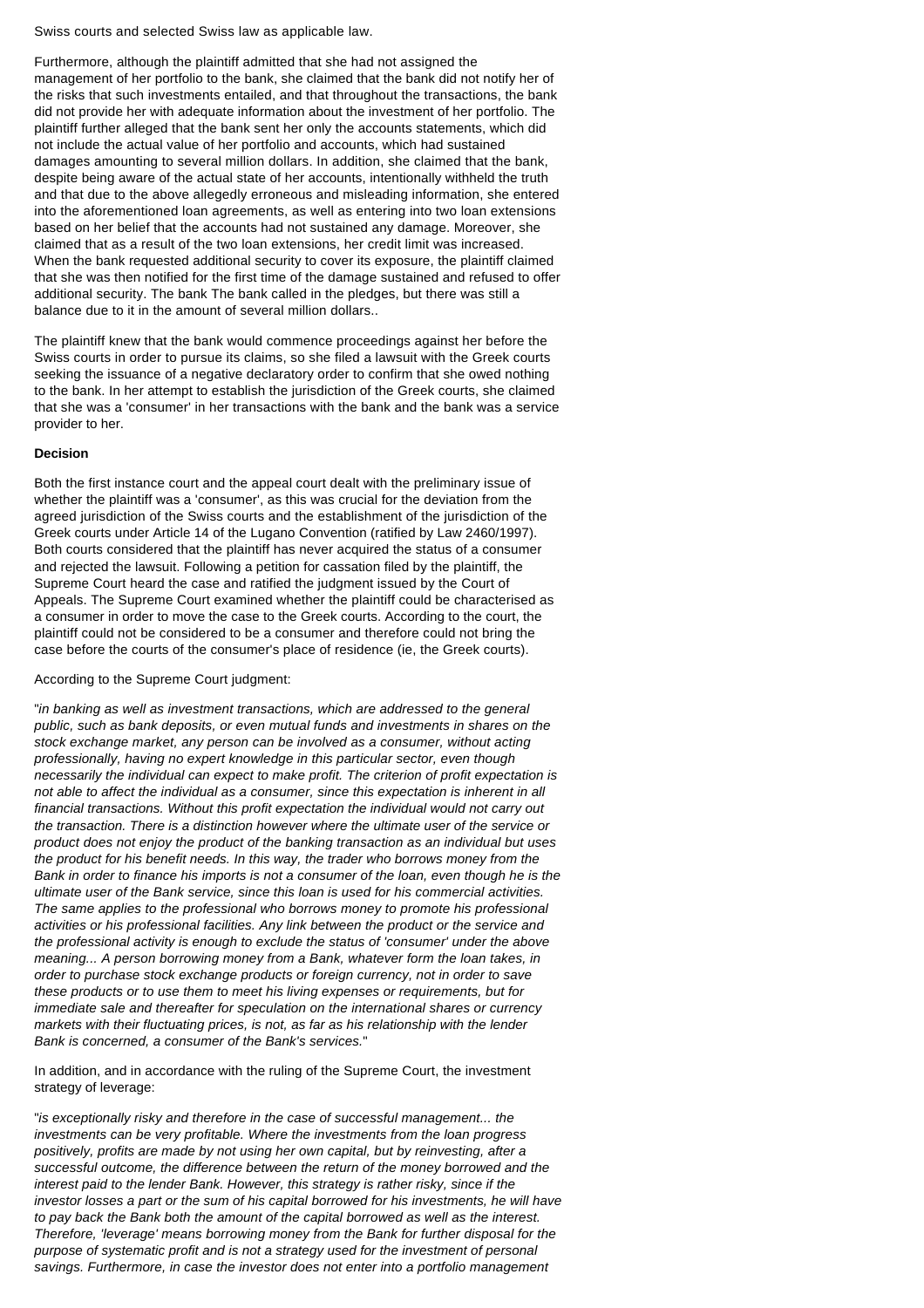*agreement with the Bank, the risk of the leverage entirely depends on the options of this particular investor, who has the absolute initiative to carry out actions in order to make profit. However, he is subject to the fluctuating prices on the basis of circumstances beyond his control, such as future developments into which, per common sense, he is not able to penetrate, as well as the economic forces of currency or shares markets.*"

However, according to the plaintiff's admissions:

"*she had not signed any portfolio management agreement with the defendant and so she herself, through her proxy, proceeded with transactions for the sale and purchase of shares on international stock exchange markets, using money drawn from the defendant bank, by virtue of the above leverage agreement. She (or her above proxy) had the absolute initiative and control of her investment choices. This means that she had incorporated the above transaction in the framework of a systematic (professional and not private) profit activity, regardless of whether she was formally in charge of the household or whether these transactions were indications of mere specialist knowledge and skill, characteristics however not equating with the status of 'consumer'.*["\(4\)](#page-2-4)

Furthermore, the court ruled that this was:

"*not a case of the ultimate consumer acting in private, not having any involvement in commercial or professional activities in using the services of the defendant bank... On the contrary, the plaintiff systematically sought profit by the use of this money, 'acting professionally' as businessman, and through leverage she was able to continue her aggressive market speculation. The credit agreements between the plaintiff and the defendant, as well as the various pledge agreements between them did not aim at 'covering the plaintiff's own consumer needs', since... these amounts, which were borrowed by the plaintiff, were not used to cover her personal needs.*"

Therefore, the Supreme Court considered that the plaintiff had never acquired the capacity of a consumer and thus the Greek courts lacked international jurisdiction to rule on the case. According to the ruling, the Swiss courts have exclusive jurisdiction for disputes between the plaintiff and the bank, while the lawsuit is considered to be inadmissible due to a lack of international jurisdiction of the Greek courts.

### <span id="page-2-0"></span>**Comment**

Before granting the protection provided by the Consumer Protection Law, it is standard practice for the Greek courts to examine first whether a plaintiff qualifies as a consumer, taking into account the criteria mentioned above. To prove that a person or entity is a consumer (ie, an individual or entity which is not involved in commercial or professional activities), the court should take into consideration the position of the party in each particular agreement, in relation to the nature and object thereof. Consequently, only agreements which are executed in order to satisfy the consumption needs of a person on a private level fall within the scope of the provisions protecting the consumer as the weaker party from a financial point of view[.\(5\)](#page-2-5)

By finding that the plaintiff was not a consumer, the Supreme Court enforced the lack of international jurisdiction of the Greek courts due to the existing forum selection clause in favour of the Swiss courts.

*For further information on this topic please contact* [Anthony Hadjioannou](http://www.internationallawoffice.com/gesr.ashx?l=7FVGCBT) *at Kyriakides Georgopoulos & Daniolos Issaias by telephone (+30 210 8171 500), fax (+30 210 6856 657-8) or email (*[a.hadjioannou@kgdi.gr](mailto:a.hadjioannou@kgdi.gr?subject=Article%20on%20ILO)*).*

#### **Endnotes**

<span id="page-2-1"></span>(1) See Prof Ioannis K Karakostas, *Consumers' Protection Law (Law 2251/1994, as it is in force following Law 3587/2007)*, 2008 edition, pages 79-80.

<span id="page-2-2"></span>(2) In the framework of interpretation of Article 13 of the Brussels Convention, the European Court of Justice has ruled that a person who enters into an agreement for use, which is partially related to his or her professional activity, cannot be deemed to be a 'consumer' unless the link between such agreement and his or her professional activity is so poor that it plays a negligible role in the framework of the transaction for which the agreement was executed (see Prof Ioannis K Karakostas, *Consumers' Protection Law (Law 2251/1994, as it is in force following Law 3587/2007)*, 2008 edition, page 80 with further referrals).

<span id="page-2-3"></span>(3) See Karakostas, *Consumers' Protection Law (Law 2251/1994, as it is in force following Law 3587/2007)*, 2008 edition, pages 80-82.

<span id="page-2-4"></span>(4) In other words, she made investments as part of systematic profit activity.

<span id="page-2-5"></span>(5) See Karakostas, *Consumers' Protection Law (Law 2251/1994, as it is in force following Law 3587/2007)*, 2008 edition, pages 488, with further referrals.

The materials contained on this website are for general information purposes only and are subject to the [disclaimer.](http://www.internationallawoffice.com/gesr.ashx?l=7FVGCCE)